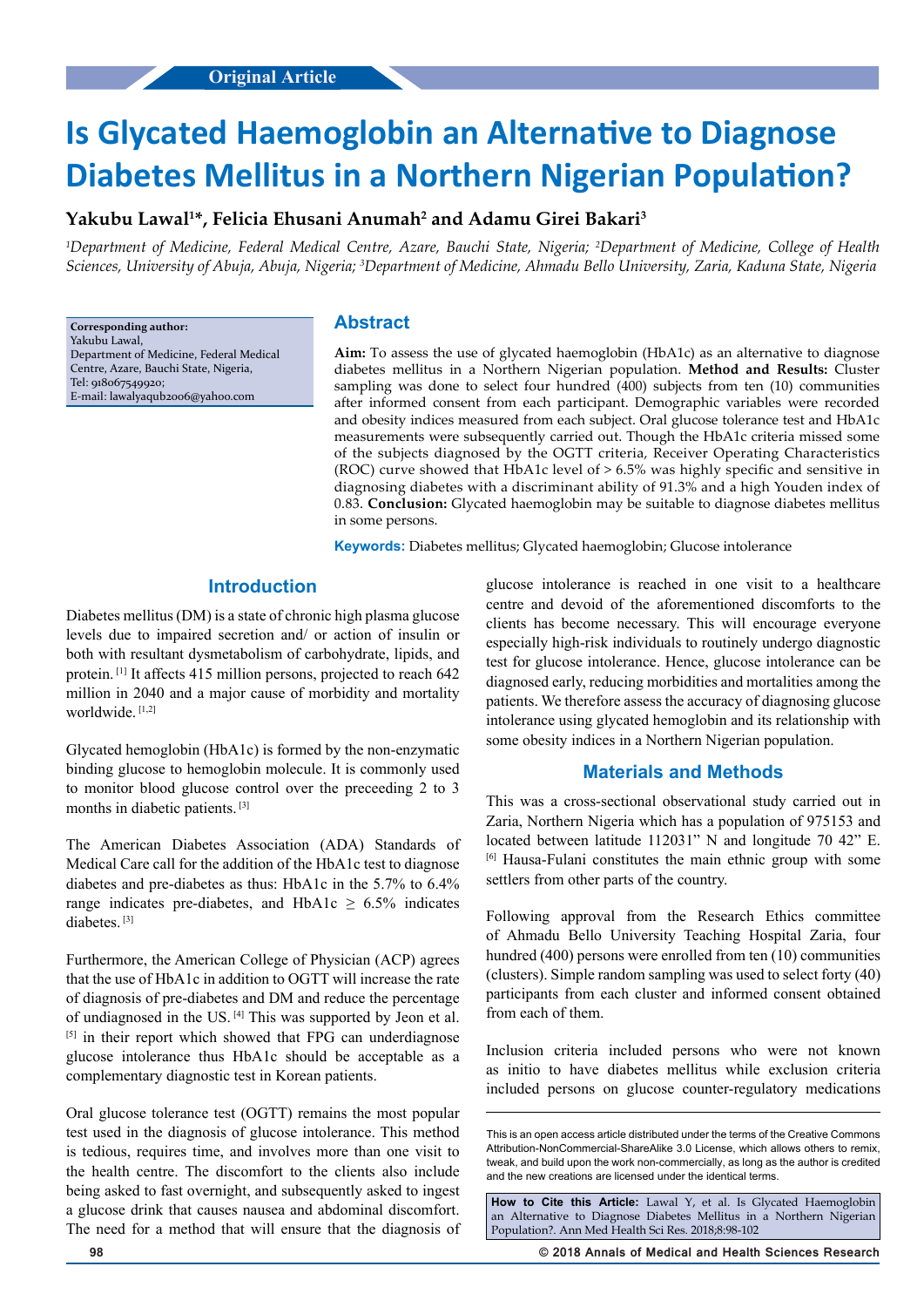(glucocorticoids, HIV protease inhibitors, thiazide diuretics etc), persons with diabetes mellitus and subjects who declined consent in whatever form.

Demographic details (age, sex, ethnic group, occupation, marital status) and history (medical, medication, social, and family history of diabetes, hypertension) were obtained for each subject. Obesity indices were measured with the help of a trained assistant.

Standing height was measured using a stadiometer (Seca 213 portable stadiometer, Seca North America, USA) with the subject's head in the Frankfort horizontal plane (i.e., an imaginary line from the inferior border of the eye orbit to the ear canal is parallel to the floor and perpendicular to the vertical backboard. The height was then, measured to the nearest 0.1 cm. [7]

Subjects were asked to put on light wears and stand on the centre of a beam balance (Seca 700 series, Seca North America, USA) with weight distributed evenly and hands positioned at the sides. The weight was then, recorded in kilograms to the nearest 0.5 kg. [7] Each subject was asked to lower his/her underclothing to below the waist, put the hands on opposite shoulders, then the waist located along the mid-axillary line, mid-way between the costal margin and the iliac crest top. [7] Waist circumference was then, measured to the nearest 0.1cm using a measuring tape (NON 171330, 72", Medline industries Inc., USA). [7] Furthermore, the hip circumference was measured to the nearest 0.1cm by placing the measuring tape around the hip at the greater trochanter level. If the greater trochanter was not palpable, the largest horizontal girth around the buttocks was used. [7]

In order to perform oral glucose tolerance test, subjects were asked to continue normal diet without restricting carbohydrate in their meals 72 hours prior to test. They were then instructed to fast for 8-12 hours overnight after which blood samples were drawn into fluoride oxalate bottles from their antecubital veins at 0900 hours for fasting plasma glucose levels.

Subjects were then given glucose drinks made up of 75g anhydrous glucose in 250 mls of water to ingest within 5 minutes. Two hours after the ingestion of glucose drinks, venous blood samples were drawn again. The plasma samples were separated by centrifugation for glucose determination using the glucose oxidase method via spectrophotometry.

For HbA1c determination, Clover HbA1c analyser (NGSP, CE, FDA certified and IFCC traceable) with boronate affinity binding precipitation and measuring method using spectrophotometry (wavelength 415 nm) was used. The analyser had a coefficient of variation of (3.5 to 4.0)%, measuring time 5 min, measuring temperature 17-32℃ and 4ul of heparin-anticoagulated venous blood sample was used.

The WHO criteria was used in the diagnosis of pre-diabetes (impaired fasting glucose [FPG 6.1 to 6.9 mmol/L], impaired glucose tolerance [2hrPPG 7.8 to 11.0 mmol/L]), and diabetes mellitus (FPG  $> 7.0$  mmol/L and/ or 2hrPPG  $> 11.1$  mmol/L). The American Diabetes Association (ADA) HbA1c criteria was used to diagnose pre-diabetes (HbA1c 5.7% to 6.4%) and diabetes (HbA1c  $> 6.5\%$ ).

## **Statistical Analysis**

Data was entered into microsoft excel and analysed using SPSS 19 software by IBM SPSS inc. Continuous variables were compared using student 't' test while categorical variables were compared using chi square. Results were recorded as means + standard deviation at 95% confidence interval. The relationship between plasma glucose levels and glycated hemoglobin, body mass index, waist circumference, and waist-hip ratio was tested using Pearson's correlation. Receiver Operating Characteristics (ROC) curve was used to determine the sensitivity, specificity, and discriminant ability of HbA1c to diagnose glucose intolerance. P-value was taken as significant when less than or equal to 0.05.

## **Results**

The use of HbA1c as an alternative to diagnose glucose intolerance in a northern Nigerian population was assessed in this study. Four hundred (400) subjects participated in the study with a male: female ratio of 1:1.1. As a result of incomplete data and laboratory findings, 4 participants were excluded from the analysis of data. Response rate was 99%.

The mean age (years) of subjects was  $40.4\pm10.4$  with mean BMI of 27.0 $\pm$ 5.9 kg/m<sup>2</sup>. The mean waist circumference and waist-hip ratio were 87.9±12.3 cm and 0.93+0.16 respectively while the mean FPG and 2hrPPG were 5.17±2.19 mmol/L and 6.51±3.41mmol/L respectively. Glycated haemoglobin (HbA1c) mean value was 4.46% [Table 1].

The mean fasting plasma glucose (mmol/L) of male vs female subjects was  $5.11\pm2.10$  vs  $5.22\pm2.27$  while the mean 2-hour post 75g glucose load (mmol/L) was 6.42±3.18 vs 6.60±3.62 for male vs female subjects. Glycated haemoglobin (HbA1c) mean values (%) for male and female subjects were 4.49±0.94 and 4.54±0.97 respectively [Table 2].

The prevalence of glucose dysregulation using the OGTT

| Table 1: Showing the summary of clinical and laboratory variables<br>of subjects. |     |       |                      |       |                          |  |  |  |  |
|-----------------------------------------------------------------------------------|-----|-------|----------------------|-------|--------------------------|--|--|--|--|
| <b>Variables</b>                                                                  | N   |       | Minimum Maximum Mean |       | Std.<br><b>Deviation</b> |  |  |  |  |
| Age (yrs)                                                                         | 396 | 18.00 | 69.00                | 40.44 | 10.39                    |  |  |  |  |
| BMI (kg/m <sup>2</sup> )                                                          | 396 | 14.04 | 54.18                | 27.07 | 5.90                     |  |  |  |  |
| WC (cm)                                                                           | 396 | 63.00 | 127.50               | 87.91 | 12.28                    |  |  |  |  |
| <b>WHR</b>                                                                        | 396 | .52   | 1.64                 | .93   | .16                      |  |  |  |  |
| FPG (mmol/L)                                                                      | 396 | 3.20  | 16.80                | 5.17  | 2.19                     |  |  |  |  |
| 2HRPPG<br>(mmol/L)                                                                | 396 | 3.40  | 25.40                | 6.51  | 3.41                     |  |  |  |  |
| HbA <sub>1</sub> c $(%)$                                                          | 396 | 2.60  | 8.30                 | 4.46  | .96                      |  |  |  |  |
| Valid N (listwise)                                                                | 396 |       |                      |       |                          |  |  |  |  |

N: Number Of Subjects, SD: Standard Deviation, Yr: Years, BMI: Body Mass Index, WC: Waist Circumference, WHR: Waist-Hip Ratio, FPG: Fasting Plasma Glucose, 2HrPPG: Two-Hour Post-Prandial Plasma Glucose, HbA1c: Glycated Haemoglobin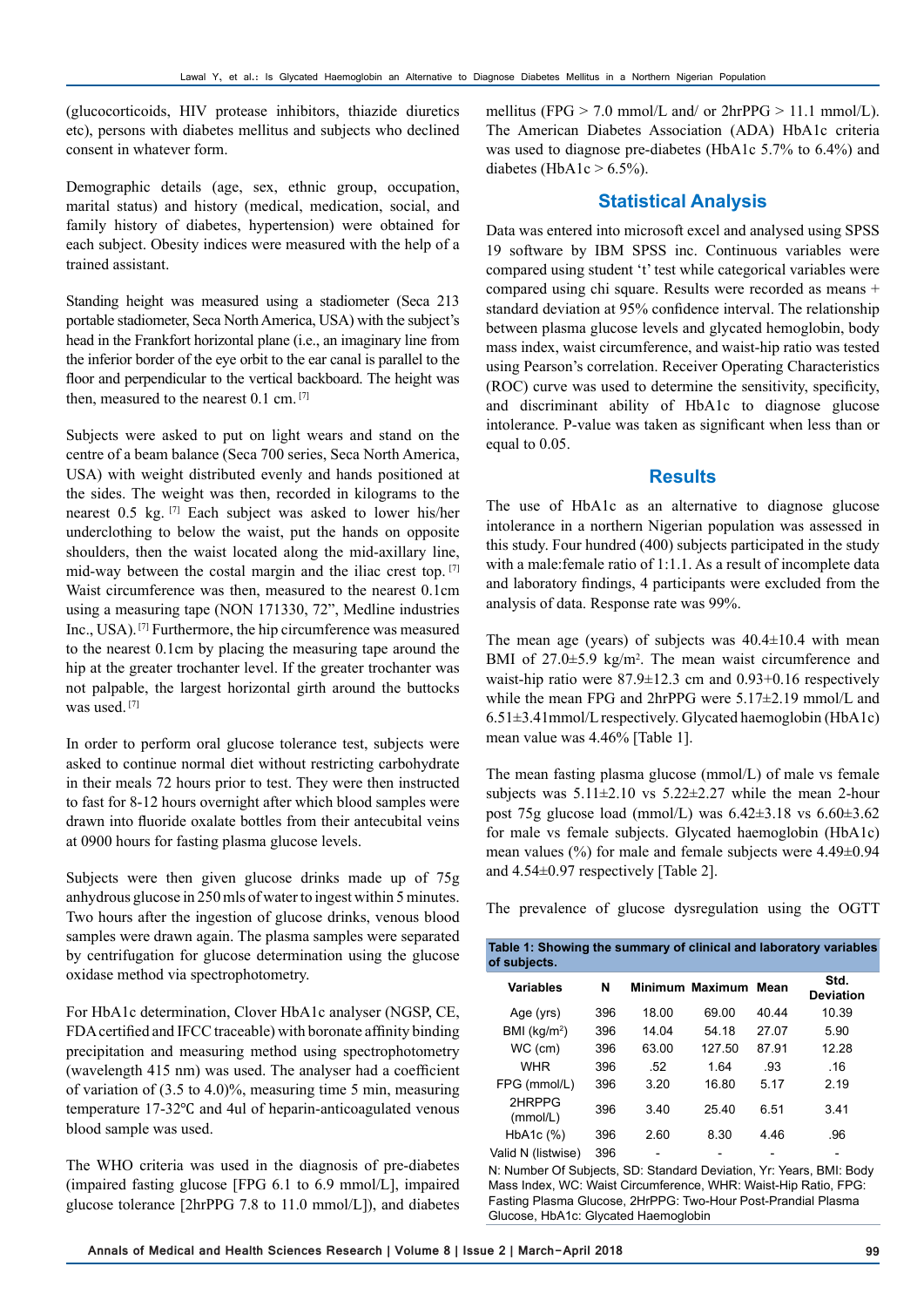criteria was 26.5% (pre-diabetes 17.2% and diabetes 9.3%). Female subjects with diabetes mellitus constituted 5.1% of all subjects while diabetic male subjects constituted 4.3% [Table 3].

Using the HbA1c criteria, the prevalence of glucose intolerance was 12.8% (pre-diabetes 9.3% and diabetes 3.5%). Female subjects with diabetes mellitus (HbA1c criteria) constituted 2.3% of all subjects while diabetic male subjects constituted 1.3% [Table 4].

Analysis of age-range quartiles showed that in the  $50<sup>th</sup>$  percentile  $(2<sup>nd</sup>$  quartile age range), the prevalence of glucose intolerance (OGTT criteria) was 4.3% (pre-diabetes 2.3%, diabetes 2.0%) with the female and male subjects constituting 2.3% and 2.0% respectively [Table 5].

Analysis of the  $50<sup>th</sup>$  percentile ( $2<sup>nd</sup>$  quartile age range) showed that the prevalence of glucose intolerance (HbA1c criteria) was 2.8% (prediabetes 2.3%, diabetes 0.5%) with the female and male subjects constituting 1.5% and 1.3% respectively [Table 6].

There was a significant correlation between HbA1c and BMI  $(p<0.001)$ , waist circumference  $(p=0.004)$ , waist-hip ratio (p=0.003), FPG (p<0.001), and 2hrPPG (p<0.001) [Table 7].

| Table 2: Showing the sex distribution of clinical and laboratory<br>parameters of subjects. |     |                        |       |               |       |       |  |  |  |
|---------------------------------------------------------------------------------------------|-----|------------------------|-------|---------------|-------|-------|--|--|--|
| <b>Variables</b>                                                                            |     | <b>Female subjects</b> |       | Male subjects |       |       |  |  |  |
|                                                                                             | N   | Mean                   | SD    | N             | Mean  | SD    |  |  |  |
| Age (yrs)                                                                                   | 207 | 41 26                  | 11 17 | 189           | 39.54 | 9.41  |  |  |  |
| BMI (kg/m <sup>2</sup> )                                                                    | 207 | 27.33                  | 5.93  | 189           | 26.77 | 5.87  |  |  |  |
| $WC$ (cm)                                                                                   | 207 | 88.09                  | 11 63 | 189           | 8772  | 12.98 |  |  |  |
| <b>WHR</b>                                                                                  | 207 | .90                    | -15   | 189           | .97   | .16   |  |  |  |
| FPG (mmol/L)                                                                                | 207 | 522                    | 227   | 189           | 5 12  | 210   |  |  |  |
| 2HRPPG<br>(mmol/L)                                                                          | 207 | 6.60                   | 3.62  | 189           | 642   | 3.18  |  |  |  |
| HbA <sub>1</sub> c $(\%)$                                                                   | 207 | 4.54                   | .97   | 189           | 4 4 9 | 94    |  |  |  |

N: Number Of Subjects, SD: Standard Deviation, Yr: Years, BMI: Body Mass Index, WC: Waist Circumference, WHR: Waist-Hip Ratio, FPG: Fasting Plasma Glucose, 2HrPPG: Two-Hour Post-Prandial Plasma Glucose, HbA1c: Glycated Haemoglobin

**Table 3: Showing sex distribution of glucose intolerance by OGTT criteria.**

| <b>Variables</b> |                           | Sex                                                                                                                                                                                                                                                                                                                                                                                      |    |    |
|------------------|---------------------------|------------------------------------------------------------------------------------------------------------------------------------------------------------------------------------------------------------------------------------------------------------------------------------------------------------------------------------------------------------------------------------------|----|----|
|                  |                           | f                                                                                                                                                                                                                                                                                                                                                                                        | m  |    |
|                  | Count                     | 20                                                                                                                                                                                                                                                                                                                                                                                       | 17 | 37 |
| DM               | % within DM               | <b>Total</b><br>100.0%<br>54.1%<br>45.9%<br>9.7%<br>$9.0\%$<br>9.3%<br>5.1%<br>4.3%<br>$9.3\%$<br>139<br>291<br>152<br>100.0%<br>52.2%<br>47.8%<br>73.4%<br>73.5%<br>73.5%<br>35.1%<br>38.4%<br>73.5%<br>68<br>35<br>33<br>100.0%<br>51.5%<br>48.5%<br>16.9%<br>17.2%<br>17.5%<br>8.8%<br>8.3%<br>17.2%<br>207<br>189<br>396<br>100.00%<br>100.0%<br>100.0%<br>47.7%<br>100.00%<br>52.3% |    |    |
|                  | % within sex              |                                                                                                                                                                                                                                                                                                                                                                                          |    |    |
|                  | % of Total                |                                                                                                                                                                                                                                                                                                                                                                                          |    |    |
|                  | Count                     |                                                                                                                                                                                                                                                                                                                                                                                          |    |    |
| Normal           | % within normal           |                                                                                                                                                                                                                                                                                                                                                                                          |    |    |
|                  | % within sex              |                                                                                                                                                                                                                                                                                                                                                                                          |    |    |
|                  | % of Total                |                                                                                                                                                                                                                                                                                                                                                                                          |    |    |
|                  | Count                     |                                                                                                                                                                                                                                                                                                                                                                                          |    |    |
|                  | % within pre-diabetes     |                                                                                                                                                                                                                                                                                                                                                                                          |    |    |
| pre-diabetes     | % within sex              |                                                                                                                                                                                                                                                                                                                                                                                          |    |    |
|                  | % of Total                |                                                                                                                                                                                                                                                                                                                                                                                          |    |    |
|                  | Count                     |                                                                                                                                                                                                                                                                                                                                                                                          |    |    |
| Total            | % within sex              |                                                                                                                                                                                                                                                                                                                                                                                          |    |    |
|                  | % of Total                |                                                                                                                                                                                                                                                                                                                                                                                          |    |    |
|                  | $\mathsf{D}^{\mathsf{A}}$ |                                                                                                                                                                                                                                                                                                                                                                                          |    |    |

#### **Table 4: Showing sex distribution of glucose intolerance by HbA1c criteria.**

| <b>Variables</b> |                                                                                                                                                                                                                                                                                                             | <b>Sex</b><br>f<br>m<br>9<br>5<br>64.3%<br>35.7%<br>4.3%<br>2.6%<br>2.3%<br>1.3%<br>160<br>185<br>53.6%<br>46.4%<br>89.4%<br>84.7%<br>46.7%<br>40.4%<br>13<br>24<br>64.9% |       |        |  |
|------------------|-------------------------------------------------------------------------------------------------------------------------------------------------------------------------------------------------------------------------------------------------------------------------------------------------------------|---------------------------------------------------------------------------------------------------------------------------------------------------------------------------|-------|--------|--|
|                  | Count                                                                                                                                                                                                                                                                                                       |                                                                                                                                                                           |       | 14     |  |
|                  | % within DM<br>% within sex<br>% of Total<br>Count<br>% within normal<br>% within sex<br>% of Total<br>Count<br>35.1%<br>% within pre-diabetes<br>% within sex<br>6.3%<br>12.7%<br>% of Total<br>6.1%<br>$3.3\%$<br>207<br>189<br>Count<br>% within sex<br>100.0%<br>100.0%<br>% of Total<br>52.3%<br>47.7% | 100.0%                                                                                                                                                                    |       |        |  |
| DM               |                                                                                                                                                                                                                                                                                                             |                                                                                                                                                                           |       | 3.5%   |  |
|                  | <b>Total</b><br>3.5%<br>345<br>37<br>9.3%<br>9.3%<br>396                                                                                                                                                                                                                                                    |                                                                                                                                                                           |       |        |  |
|                  |                                                                                                                                                                                                                                                                                                             |                                                                                                                                                                           |       |        |  |
| Normal           | DM: Diabetes Mellitus, F: Female, M: Male                                                                                                                                                                                                                                                                   | 100.0%                                                                                                                                                                    |       |        |  |
|                  |                                                                                                                                                                                                                                                                                                             |                                                                                                                                                                           |       | 87.1%  |  |
|                  |                                                                                                                                                                                                                                                                                                             |                                                                                                                                                                           | 87.1% |        |  |
|                  |                                                                                                                                                                                                                                                                                                             |                                                                                                                                                                           |       |        |  |
|                  |                                                                                                                                                                                                                                                                                                             |                                                                                                                                                                           |       | 100.0% |  |
| pre-diabetes     |                                                                                                                                                                                                                                                                                                             |                                                                                                                                                                           |       |        |  |
|                  |                                                                                                                                                                                                                                                                                                             |                                                                                                                                                                           |       |        |  |
|                  |                                                                                                                                                                                                                                                                                                             |                                                                                                                                                                           |       |        |  |
| Total            |                                                                                                                                                                                                                                                                                                             |                                                                                                                                                                           |       | 100.0% |  |
|                  |                                                                                                                                                                                                                                                                                                             |                                                                                                                                                                           |       | 100.0% |  |
|                  |                                                                                                                                                                                                                                                                                                             |                                                                                                                                                                           |       |        |  |

#### **Table 5: Showing sex distribution of glucose intolerance (OGTT criteria) in the 50th percentile (2nd quartile) age range.**

| <b>Variables</b> |                                                                                                                                                                                                                                                                                                                                                                                                                                                                                                     |       |       |        |
|------------------|-----------------------------------------------------------------------------------------------------------------------------------------------------------------------------------------------------------------------------------------------------------------------------------------------------------------------------------------------------------------------------------------------------------------------------------------------------------------------------------------------------|-------|-------|--------|
|                  |                                                                                                                                                                                                                                                                                                                                                                                                                                                                                                     | f     | m     |        |
|                  | Count                                                                                                                                                                                                                                                                                                                                                                                                                                                                                               | 4     | 4     | 8      |
| DM               | % within DM                                                                                                                                                                                                                                                                                                                                                                                                                                                                                         | 50.0% | 50.0% | 100.0% |
|                  | % within sex                                                                                                                                                                                                                                                                                                                                                                                                                                                                                        | 1.9%  | 2.1%  | 2.0%   |
|                  | <b>Total</b><br>1.0%<br>% of Total<br>1.0%<br>2.0%<br>23<br>43<br>66<br>Count<br>% within normal<br>34.8%<br>65.2%<br>100.0%<br>% within sex<br>11.1%<br>16.7%<br>22.8%<br>16.7%<br>% of Total<br>5.8%<br>10.9%<br>5<br>9<br>Count<br>4<br>100.0%<br>% within pre-diabetes<br>55.6%<br>44.4%<br>% within sex<br>2.1%<br>$2.4\%$<br>2.3%<br>% of Total<br>1.0%<br>1.3%<br>2.3%<br>207<br>189<br>396<br>Count<br>100.0%<br>100.0%<br>100.0%<br>% within sex<br>% of Total<br>52.3%<br>47.7%<br>100.0% |       |       |        |
|                  |                                                                                                                                                                                                                                                                                                                                                                                                                                                                                                     | Sex   |       |        |
|                  |                                                                                                                                                                                                                                                                                                                                                                                                                                                                                                     |       |       |        |
| Normal           |                                                                                                                                                                                                                                                                                                                                                                                                                                                                                                     |       |       |        |
|                  | pre-diabetes                                                                                                                                                                                                                                                                                                                                                                                                                                                                                        |       |       |        |
|                  |                                                                                                                                                                                                                                                                                                                                                                                                                                                                                                     |       |       |        |
|                  | DM: Diabetes Mellitus, F: Female, M: Male                                                                                                                                                                                                                                                                                                                                                                                                                                                           |       |       |        |
|                  |                                                                                                                                                                                                                                                                                                                                                                                                                                                                                                     |       |       |        |
|                  |                                                                                                                                                                                                                                                                                                                                                                                                                                                                                                     |       |       |        |
|                  |                                                                                                                                                                                                                                                                                                                                                                                                                                                                                                     |       |       |        |
| Total            |                                                                                                                                                                                                                                                                                                                                                                                                                                                                                                     |       |       |        |
|                  |                                                                                                                                                                                                                                                                                                                                                                                                                                                                                                     |       |       |        |
|                  |                                                                                                                                                                                                                                                                                                                                                                                                                                                                                                     |       |       |        |

**Table 6: Showing sex distribution of glucose intolerance (HbA1c criteria) in the 50th percentile (2nd quartile) age range.**

| <b>Variables</b> |                                                                                                                                                                                                                                                                                                                                                                                                                                                                                                                                                                                      |                                      |   |   |
|------------------|--------------------------------------------------------------------------------------------------------------------------------------------------------------------------------------------------------------------------------------------------------------------------------------------------------------------------------------------------------------------------------------------------------------------------------------------------------------------------------------------------------------------------------------------------------------------------------------|--------------------------------------|---|---|
|                  |                                                                                                                                                                                                                                                                                                                                                                                                                                                                                                                                                                                      | f                                    | m |   |
|                  | Count                                                                                                                                                                                                                                                                                                                                                                                                                                                                                                                                                                                | $\mathcal{P}$                        | 0 | 2 |
| <b>DM</b>        | Sex<br>Total<br>100.0%<br>% within DM<br>$.0\%$<br>% within sex<br>1.0%<br>$.0\%$<br>.5%<br>% of Total<br>$.5\%$<br>$.0\%$<br>.5%<br>72<br>26<br>Count<br>46<br>% within normal<br>36.1%<br>63.9%<br>% within sex<br>12.6%<br>24.3%<br>18.2%<br>% of Total<br>6.6%<br>11.6%<br>18.2%<br>Count<br>5<br>9<br>4<br>% within pre-diabetes<br>44.4%<br>55.6%<br>% within sex<br>1.9%<br>2.6%<br>2.3%<br>% of Total<br>1.0%<br>1.3%<br>2.3%<br>207<br>189<br>396<br>Count<br>100.0%<br>% within sex<br>100.0%<br>% of Total<br>52.3%<br>47.7%<br>DM: Diabetes Mellitus, F: Female, M: Male | 100.0%                               |   |   |
|                  |                                                                                                                                                                                                                                                                                                                                                                                                                                                                                                                                                                                      |                                      |   |   |
|                  |                                                                                                                                                                                                                                                                                                                                                                                                                                                                                                                                                                                      |                                      |   |   |
|                  |                                                                                                                                                                                                                                                                                                                                                                                                                                                                                                                                                                                      |                                      |   |   |
| Normal           |                                                                                                                                                                                                                                                                                                                                                                                                                                                                                                                                                                                      | 100.0%<br>100.0%<br>100.0%<br>100.0% |   |   |
|                  |                                                                                                                                                                                                                                                                                                                                                                                                                                                                                                                                                                                      |                                      |   |   |
|                  |                                                                                                                                                                                                                                                                                                                                                                                                                                                                                                                                                                                      |                                      |   |   |
|                  |                                                                                                                                                                                                                                                                                                                                                                                                                                                                                                                                                                                      |                                      |   |   |
|                  |                                                                                                                                                                                                                                                                                                                                                                                                                                                                                                                                                                                      |                                      |   |   |
| pre-diabetes     |                                                                                                                                                                                                                                                                                                                                                                                                                                                                                                                                                                                      |                                      |   |   |
|                  |                                                                                                                                                                                                                                                                                                                                                                                                                                                                                                                                                                                      |                                      |   |   |
|                  |                                                                                                                                                                                                                                                                                                                                                                                                                                                                                                                                                                                      |                                      |   |   |
| Total            |                                                                                                                                                                                                                                                                                                                                                                                                                                                                                                                                                                                      |                                      |   |   |
|                  |                                                                                                                                                                                                                                                                                                                                                                                                                                                                                                                                                                                      |                                      |   |   |
|                  |                                                                                                                                                                                                                                                                                                                                                                                                                                                                                                                                                                                      |                                      |   |   |

DM: Diabetes Mellitus, F: Female, M: Male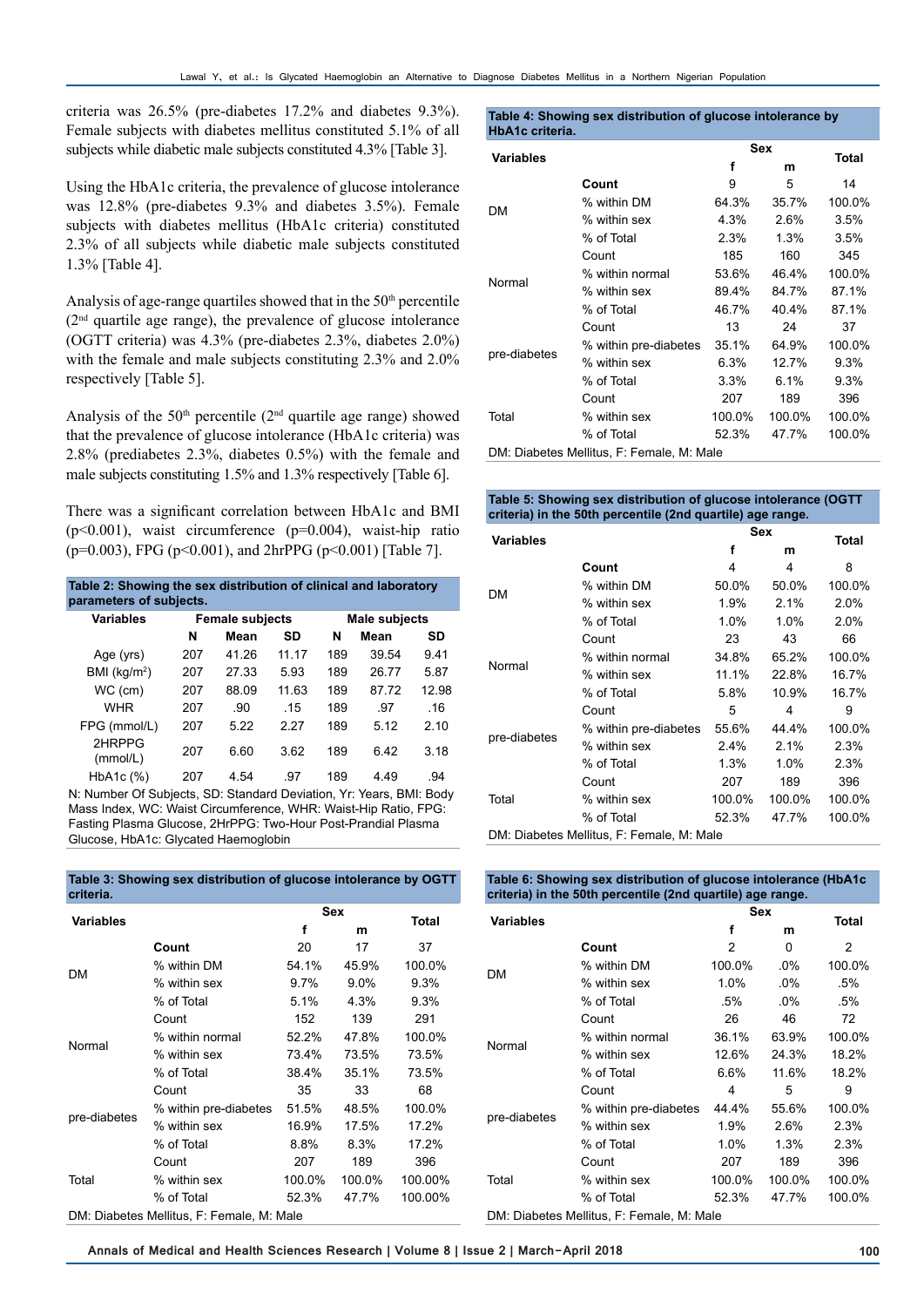| Table 7: Pearson's correlation of obesity indices, plasma glucose, and HbA1c.                                                         |       |            |       |       |       |                          |       |         |        |         |       |         |
|---------------------------------------------------------------------------------------------------------------------------------------|-------|------------|-------|-------|-------|--------------------------|-------|---------|--------|---------|-------|---------|
| Variables                                                                                                                             |       | <b>BMI</b> | WC    |       |       | <b>WHR</b><br><b>FPG</b> |       |         | 2hrPPG |         | HbA1c |         |
|                                                                                                                                       | R     | р          | R     | р     | R     | р                        | R     | р       | R      | р       | R     | р       |
| <b>BMI</b>                                                                                                                            |       |            | 0.005 | 0.915 | 0.005 | 0.918                    | 0.268 | < 0.001 | 0.236  | < 0.001 | 0.210 | < 0.001 |
| <b>WC</b>                                                                                                                             | 0.005 | 0.915      |       |       | 1.000 | < 0.001                  | 0.004 | 0.937   | 0.048  | 0.343   | 0.249 | 0.004   |
| <b>WHR</b>                                                                                                                            | 0.005 | 0.918      | 1.000 | 0.001 |       |                          | 0.003 | 0.950   | 0.047  | 0.352   | 0.259 | 0.003   |
| <b>FPG</b>                                                                                                                            | 0.268 | < 0.001    | 0.004 | 0.937 | 0.003 | 0.950                    |       |         | 0.922  | < 0.001 | 0.686 | < 0.001 |
| 2hrPPG                                                                                                                                | 0.236 | < 0.001    | 0.048 | 0.343 | 0.047 | 0.352                    | 0.922 | < 0.001 |        |         | 0.670 | < 0.001 |
| HbA1c                                                                                                                                 | 0.210 | < 0.001    | 0.249 | 0.004 | 0.259 | 0.003                    | 0.686 | < 0.001 | 0.670  | < 0.001 |       |         |
| DML; Redu Mess Indox, WC; Weist Circumference, WILD; Weist Lin Retis, EDC; Essting Disema Clusses, 2brang; Two Hour Rest 75 C Clusses |       |            |       |       |       |                          |       |         |        |         |       |         |

BMI: Body Mass Index, WC: Waist Circumference, WHR: Waist-Hip Ratio, FPG: Fasting Plasma Glucose, 2hrppg: Two-Hour Post 75 G Glucose Load, HbA1c: Glycated Haemoglobin, R: Pearson's Correlation, p: Significance Level



Diagonal segments are produced by ties.

**Figure 1:** Showing Receiver Operating Characteristics (ROC) curve comparing the use of HbA1c and OGTT to diagnose diabetes mellitus.

The Receiver Operating Characteristic (ROC) curve to assess the accuracy of HbA1c value of  $> 6.5\%$  (ADA criteria) to diagnose diabetes mellitus showed that area under curve (AUC) was 94.2% (CI 88.8% - 99.6%), p=0.031. The sensitivity was 100% and the specificity was 82.6% with a discriminant ability of 91.3% and Youden index of 0.83 [Figure 1].

## **Discussion**

The main aim of this study was to determine the accuracy of glycated haemoglobin (HbA1c) to diagnose glucose intolerance. The prevalence of diabetes by oral glucose tolerance test (OGTT) criteria was 9.3% while by HbA1c criteria was 3.5%. However age-range quartiles analysis showed the prevalence of pre-diabetes in the  $2<sup>nd</sup>$  quartile to be 2.3% each by both the OGTT and HbA1c criteria. This shows that accuracy of diagnosis by HbA1c was best in the  $2<sup>nd</sup>$  quartile (50<sup>th</sup> percentile) age-range in this study. In addition, HbA1c showed strong correlation with body mass index (BMI), waist circumference (WC), waist-hip ratio (WHR), fasting plasma glucose (FPG), and two-hour post 75 g glucose load (2hrPPG). This is in keeping with several studies including that of Jeon et al. [5] Nazaimoon et al. [8] and Bao et al.<sup>[9]</sup>

Sex distribution of glucose intolerance showed that the female subjects had higher prevalence of glucose intolerance by both the OGTT and HbA1c criteria. This can be explained by the higher BMI, waist circumference, and waist-hip ratio of the female subjects with their mean WC and WHR within abdominal obesity range for sex [Table 2]. Their higher obesity indices can further be explained by the mostly sedentary lifestyle of the women in these communities.

The Receiver Operating Characteristics (ROC) curve showed that HbA1c level of  $\geq 6.5\%$  was highly specific and sensitive in diagnosing diabetes with a discriminant ability of 91.3% and a high Youden index of 0.83. This is in tandem with the findings by Alqahtani et al. [10] Mehmet et al. [11] and Kharroubi et al. [12] in different studies.

However, initial analysis from our data showed that OGTT diagnosed more subjects with glucose intolerance than the HbA1c criteria. This is similar to reports by Darin et al. [13] and Fangjian et al. [14] where they demonstrated that HbA1c may miss diagnoses of pre-diabetes in some individuals. Darin et al. however, alluded to racial difference in the accuracy